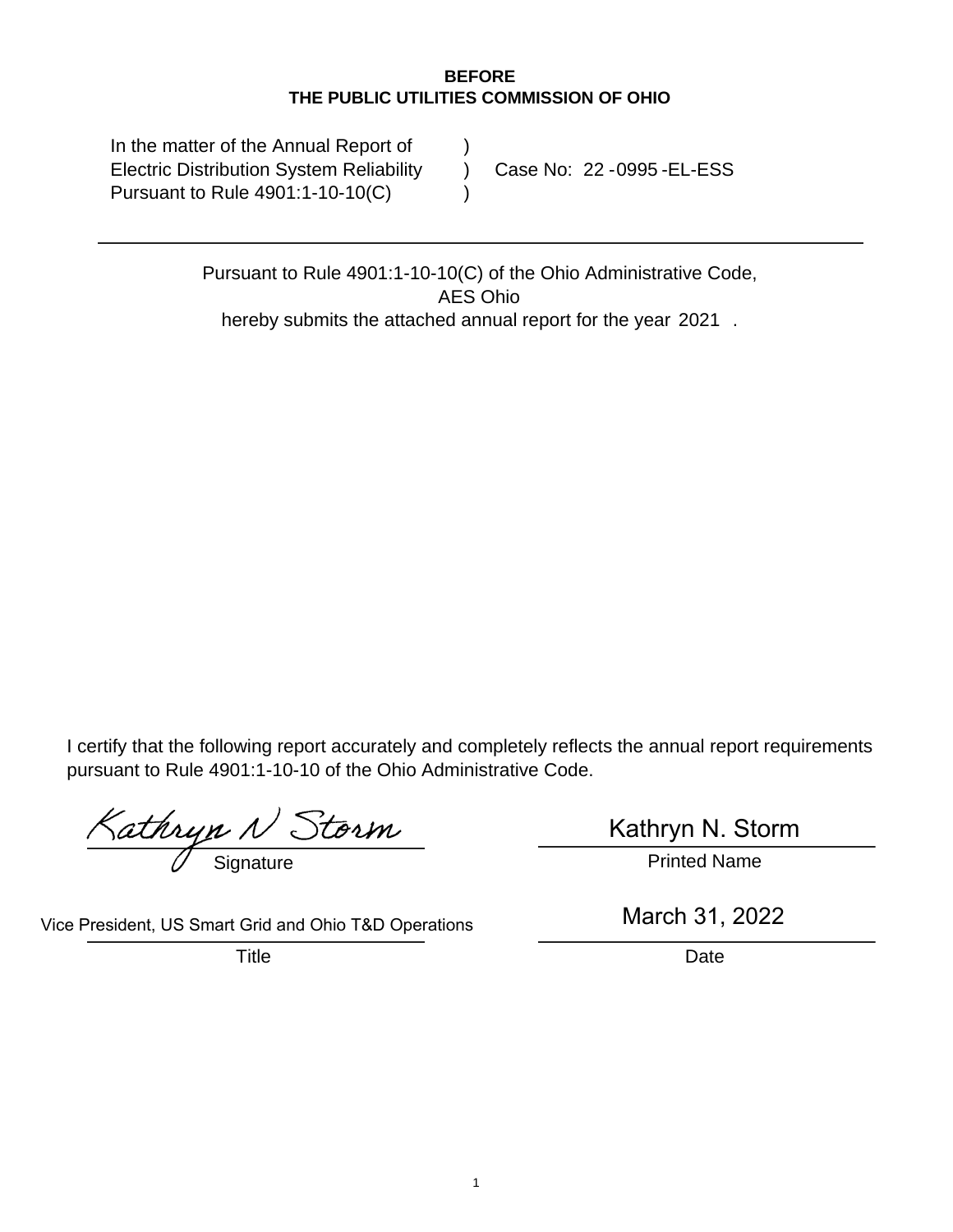#### **1. 4901:1-10-10(C)(1): CAIDI (Customer Average Interruption Duration Index)**

| Performance Standard | <b>After Exclusions</b> | <b>Before Exclusions</b> |  |
|----------------------|-------------------------|--------------------------|--|
| 125.04               | 129.52                  | 181.93                   |  |

#### **2. 4901:1-10-10(C)(1): SAIFI (System Average Interruption Frequency Index)**

| Performance Standard | <b>After Exclusions</b> | <b>Before Exclusions</b> |
|----------------------|-------------------------|--------------------------|
| 0.88                 | 0.72                    | 0.99                     |

#### **3. 4901:1-10-10(C)(1): Supporting Data**

| <b>Customers</b> | $Cl^*$           |                          | CMI*             | CMI                      |
|------------------|------------------|--------------------------|------------------|--------------------------|
| Served           | After Exclusions | <b>Before Exclusions</b> | After Exclusions | <b>Before Exclusions</b> |
| 600,136          | 434,180          | 592,418                  | 56,235,204       | 107,779,042              |

**Notes:**

\*CI = Customer Interruptions CMI = Customer Minutes Interrupted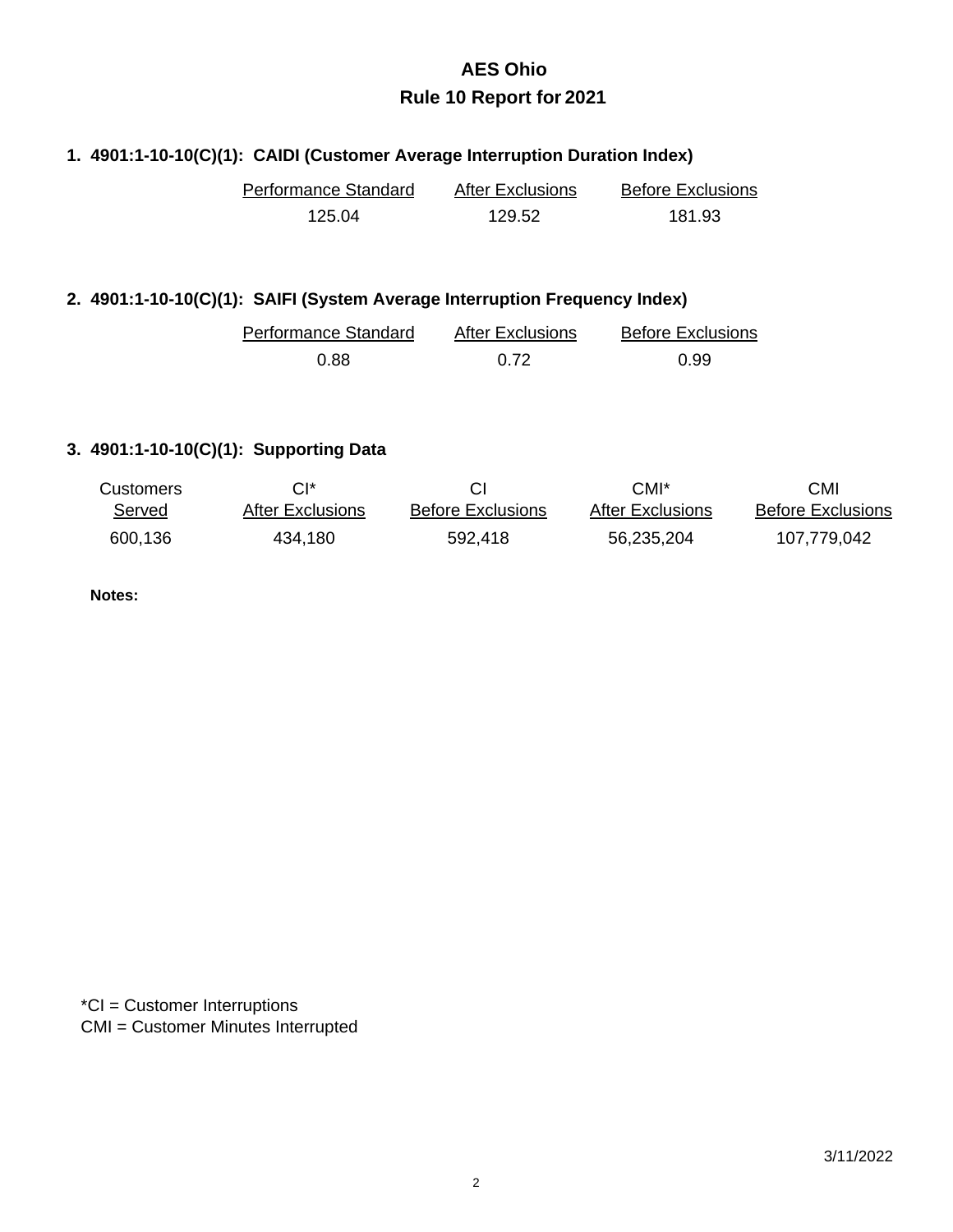#### **4. 4901:1-10-10(C)(2): Major Event Outages**

| Date       | <b>Description</b>   | <b>CI</b> | <b>CMI</b> | <b>CAIDI</b> | <b>SAIFI</b> |
|------------|----------------------|-----------|------------|--------------|--------------|
| 2/17/2021  | <b>Winter Storm</b>  | 10,138    | 3,117,003  | 307.46       | 1.00         |
| 3/18/2021  | Wind                 | 10,152    | 2,828,554  | 278.62       | 1.00         |
| 3/26/2021  | Thunderstorms - Wind | 27,908    | 10,066,148 | 360.69       | 1.00         |
| 6/18/2021  | Thunderstorm         | 25,229    | 17,431,797 | 690.94       | 1.00         |
| 8/26/2021  | Thunderstorm         | 10,853    | 3,121,508  | 287.62       | 1.00         |
| 12/11/2021 | Thunderstorm         | 23,482    | 6,408,200  | 272.90       | 1.00         |
|            | Totals:              | 107,762   | 42,973,210 |              |              |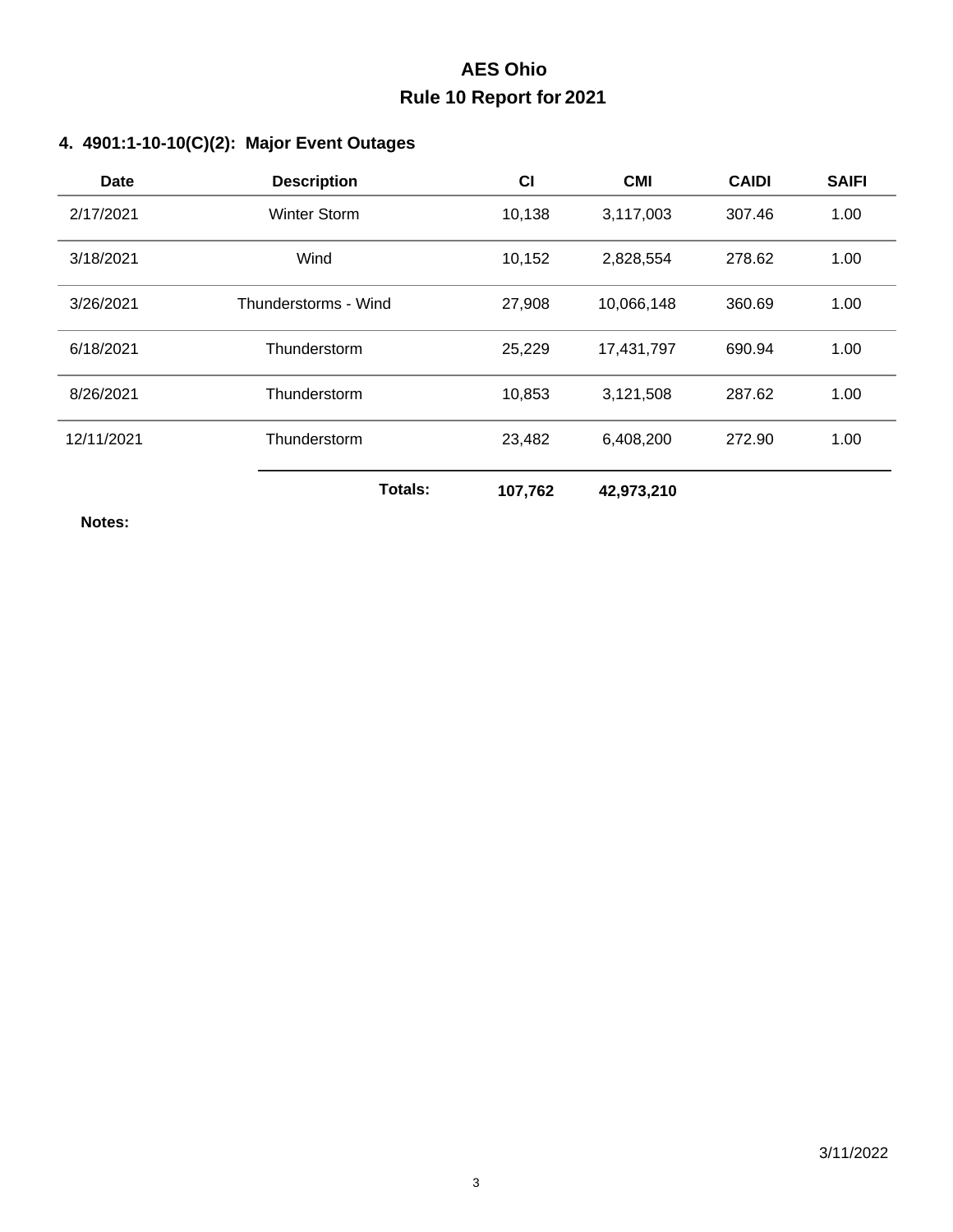### **5a. 4901:1-10-10(C)(2): Transmission Outages**

| Outage<br><b>Start</b><br><b>Date</b> | <b>Transmission</b><br><b>Circuit</b><br>Impacted                 | Outage<br><b>Start</b><br><b>Time</b> | <b>Circuit</b><br>kV | <b>Outage Cause</b>         | Outage<br>Length<br>(minutes) |
|---------------------------------------|-------------------------------------------------------------------|---------------------------------------|----------------------|-----------------------------|-------------------------------|
| 01/25/2021                            | Covington - Minster - Rossburg 12:00 AM<br>[6625]                 |                                       | 69 kV                | <b>Galloping Conductors</b> | 40,324                        |
| 01/25/2021                            | Covington - Minster - Rossburg 12:00 AM<br>$[6625]$               |                                       | 69 kV                | <b>Galloping Conductors</b> | 765,181                       |
| 02/17/2021                            | Greenville - West Manchester<br>[6643]                            | 12:00 AM                              | 69 kV                | Equipment/Hardware Failure  | 20,721                        |
| 03/18/2021                            | Garage Road - New Westville<br>[3302]                             | 12:00 AM                              | 33 kV                | Equipment/Hardware Failure  | 517,045                       |
| 03/22/2021                            | Hutchings - Hillsboro (AEP)<br>[13804]                            | 12:00 AM                              | 138 kV               | Equipment/Hardware Failure  | 26,225                        |
| 03/26/2021                            | Covington - Minster - Rossburg 12:00 AM<br>[6625]                 |                                       | 69 kV                | <b>High Winds</b>           | 390,591                       |
| 03/26/2021                            | Bellefontaine - Blue Jacket -<br>Indian Lake [6648]               | 12:00 AM                              | 69 kV                | <b>High Winds</b>           | 118,640                       |
| 03/26/2021                            | Garage Road - West<br>Manchester [6656]                           | 12:00 AM                              | 69 kV                | <b>High Winds</b>           | 146,139                       |
| 03/26/2021                            | Caesars Creek - Webb Road -<br>Wilmington [6917]                  | 12:00 AM                              | 69 kV                | <b>High Winds</b>           | 360,217                       |
| 03/28/2021                            | Celina - Coldwater [6688]                                         | 12:00 AM                              | 69 kV                | Scheduled/Planned Outage    | 16,411                        |
| 04/21/2021                            | Wilmington - Highland (AEP)<br>[6658]                             | 12:00 AM                              | 69 kV                | Scheduled/Planned Outage    | 86,146                        |
| 04/25/2021                            | Celina - Coldwater [6688]                                         | 12:00 AM                              | 69 kV                | Scheduled/Planned Outage    | 2,495                         |
| 05/16/2021                            | Brookville - West Manchester<br>[6639]                            | 12:00 AM                              | 69 kV                | Equipment/Hardware Failure  | 32,081                        |
| 06/18/2021                            | Coldwater - Rossburg [6684]                                       | 12:00 AM                              | 69 kV                | <b>High Winds</b>           | 369,481                       |
| 06/18/2021                            | Caesars Creek - Webb Road - 12:00 AM<br>Wilmington [6917]         |                                       | 69 kV                | <b>High Winds</b>           | 246,378                       |
| 06/19/2021                            | Yankee - Trebein - Waynesville 12:00 AM<br>- Caesars Creek [6610] |                                       | 69 kV                | Trees Out of ROW            | 1,576,958                     |
| 06/19/2021                            | <b>Transmission Bus</b>                                           | 12:00 AM                              | 12 kV                | <b>Transmission Trouble</b> | 634,646                       |
| 06/19/2021                            | <b>Transmission Bus</b>                                           | 12:00 AM                              | 12 kV                | <b>Transmission Trouble</b> | 829,924                       |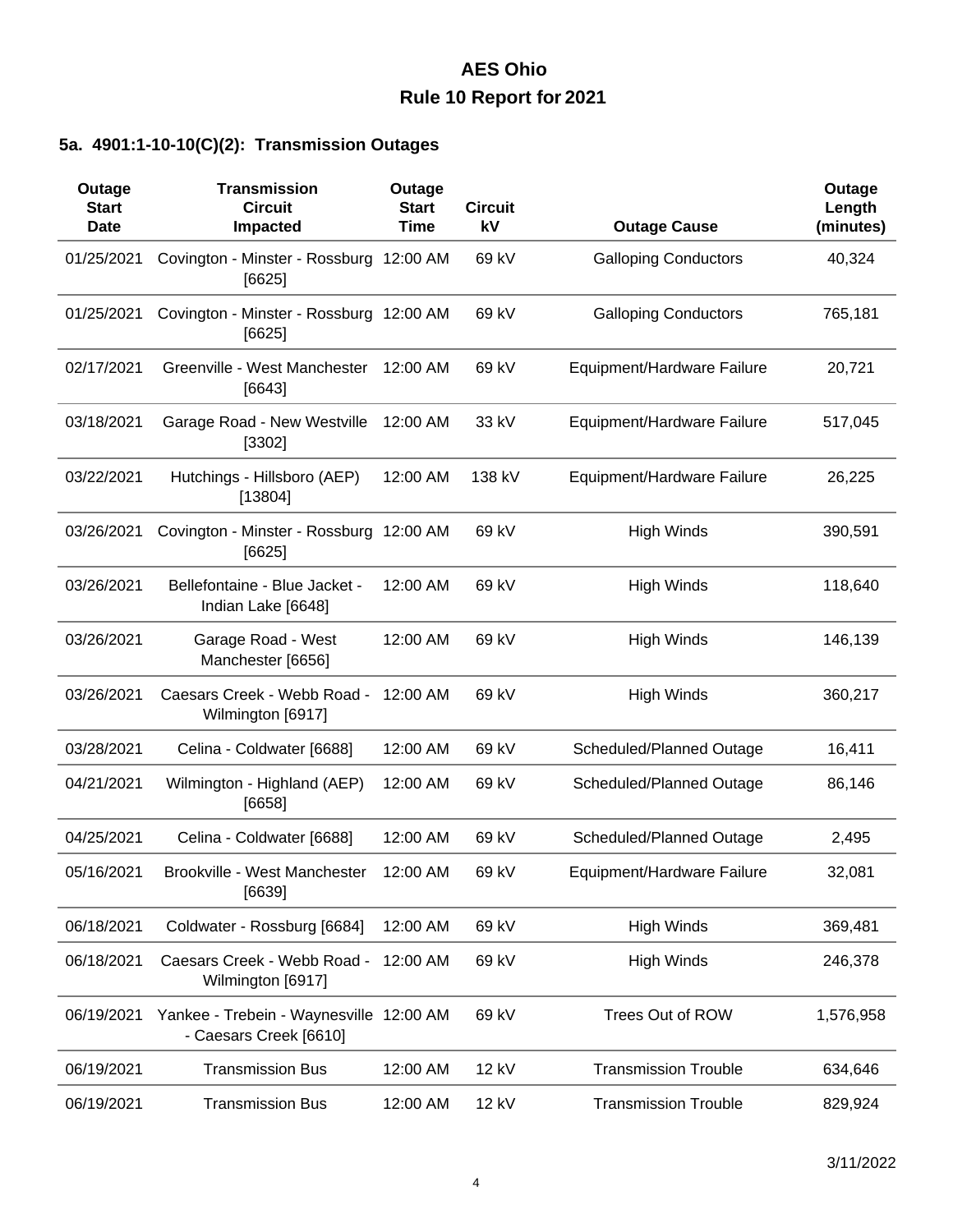### **5a. 4901:1-10-10(C)(2): Transmission Outages**

| Outage<br><b>Start</b><br>Date | <b>Transmission</b><br><b>Circuit</b><br><b>Impacted</b>          | Outage<br><b>Start</b><br>Time | <b>Circuit</b><br>kV | <b>Outage Cause</b>         | Outage<br>Length<br>(minutes) |
|--------------------------------|-------------------------------------------------------------------|--------------------------------|----------------------|-----------------------------|-------------------------------|
| 06/25/2021                     | Yankee - Trebein - Waynesville 12:00 AM<br>- Caesars Creek [6610] |                                | 69 kV                | Other                       | 178,042                       |
| 06/25/2021                     | Caesars Creek - Webb Road -<br>Wilmington [6917]                  | $12:00$ AM                     | 69 kV                | Tree Trimmers, Company      | 185,616                       |
| 06/25/2021                     | <b>Transmission Bus</b>                                           | 12:00 AM                       | $12$ kV              | <b>Transmission Trouble</b> | 82,746                        |
| 07/25/2021                     | Glady Run - Jamestown -<br>Xenia [6636]                           | 12:00 AM                       | 69 kV                | Lightning                   | 1,052,683                     |
| 07/28/2021                     | Hutchings - Crystal [6602]                                        | 12:00 AM                       | 69 kV                | Trees Out of ROW            | 343,485                       |
| 08/07/2021                     | <b>Transmission Bus</b>                                           | 12:00 AM                       | 12 kV                | <b>Transmission Trouble</b> | 183,211                       |
| 08/27/2021                     | Indian Lake - New Hampshire<br>[3307]                             | 12:00 AM                       | 33 kV                | Equipment/Hardware Failure  | 28,225                        |
| 09/18/2021                     | Staunton - St. Paris [6657]                                       | 12:00 AM                       | 69 kV                | Equipment/Hardware Failure  | 136,032                       |
| 12/28/2021                     | Garage Road - New Westville<br>[3302]                             | 12:00 AM                       | 33 kV                | <b>Vehicle Accident</b>     | 200,985                       |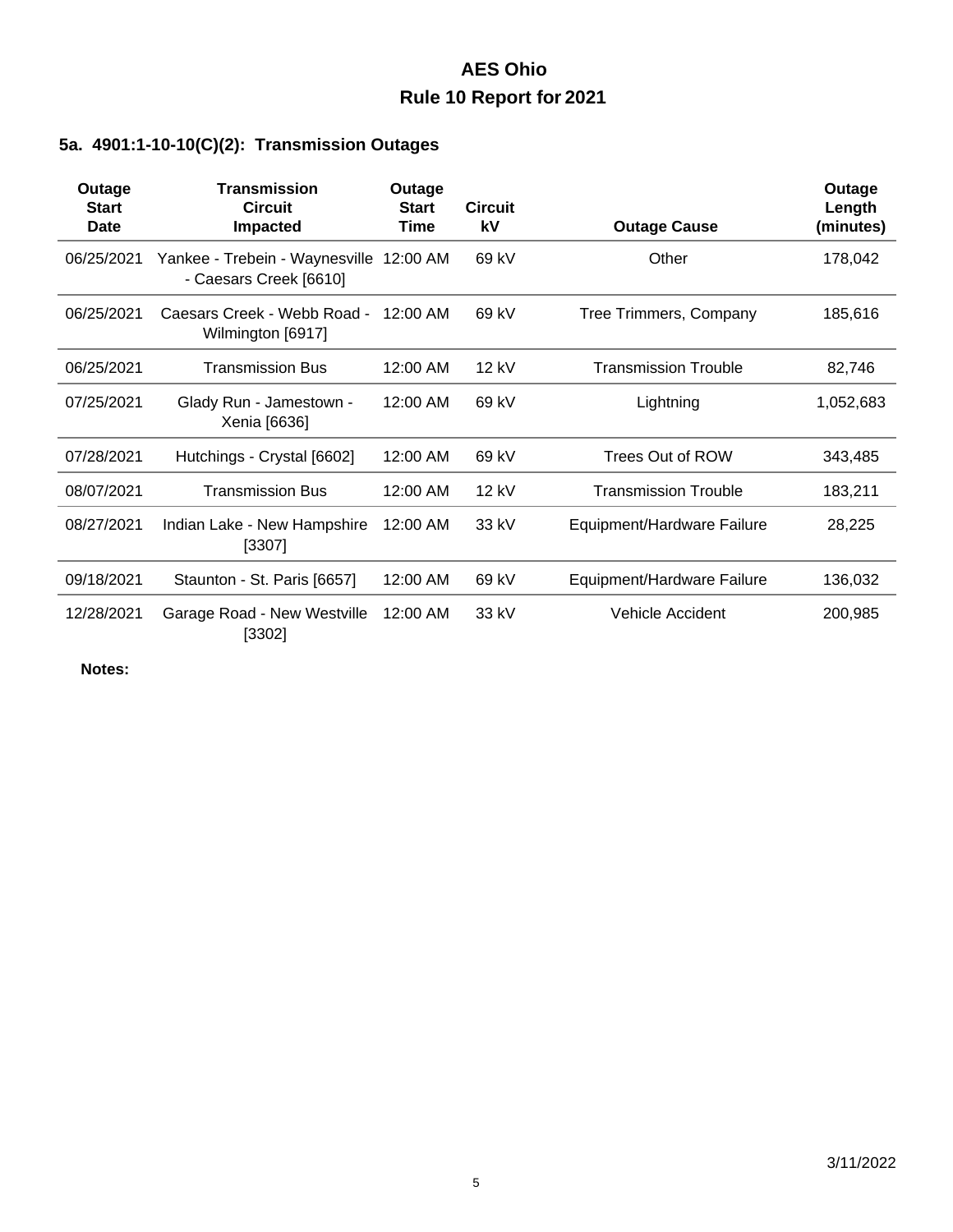#### **5b. 4901:1-10-10(C)(2): Distribution Circuits Impacted by Transmission Outages**

| Outage<br><b>Start</b><br><b>Date</b> | <b>CI</b><br>per<br>Outage | <b>CMI</b><br>per<br>Outage | # of<br>Impacted<br><b>Circuits</b> | IDs for<br>Impacted<br><b>Circuits</b> | CI<br>per<br><b>Circuit</b> | <b>CMI</b><br>per<br><b>Circuit</b> |
|---------------------------------------|----------------------------|-----------------------------|-------------------------------------|----------------------------------------|-----------------------------|-------------------------------------|
| 01/25/2021                            | 386                        | 40,324                      | 1                                   | BP1202                                 | 386                         | 40,324                              |
| 01/25/2021                            | 460                        | 227,002                     | 3                                   | BE1203                                 | 1,551                       | 765,181                             |
| 01/25/2021                            | 471                        | 232,611                     | 3                                   | BE1205                                 | 1,551                       | 765,181                             |
| 01/25/2021                            | 620                        | 305,567                     | 3                                   | BE1201                                 | 1,551                       | 765,181                             |
| 02/17/2021                            | 153                        | 20,721                      | 1                                   | LA1201                                 | 153                         | 20,721                              |
| 03/18/2021                            | 369                        | 49,587                      | $\overline{c}$                      | MB1201                                 | 1,462                       | 517,045                             |
| 03/18/2021                            | 1,093                      | 467,458                     | $\overline{2}$                      | MB1201                                 | 1,462                       | 517,045                             |
| 03/26/2021                            | 871                        | 146,139                     | 1                                   | MH1203                                 | 871                         | 146,139                             |
| 03/26/2021                            | 1,181                      | 200,573                     | $\overline{2}$                      | HW1202                                 | 2,121                       | 360,217                             |
| 03/26/2021                            | 940                        | 159,643                     | $\overline{2}$                      | HW1204                                 | 2,121                       | 360,217                             |
| 03/26/2021                            | 52                         | 8,986                       | $\overline{2}$                      | EC1202                                 | 687                         | 118,640                             |
| 03/26/2021                            | 635                        | 109,654                     | $\overline{2}$                      | EC1201                                 | 687                         | 118,640                             |
| 03/26/2021                            | 564                        | 141,818                     | 3                                   | BE1201                                 | 1,553                       | 390,591                             |
| 03/26/2021                            | 518                        | 130,286                     | 3                                   | BE1203                                 | 1,553                       | 390,591                             |
| 03/26/2021                            | 471                        | 118,488                     | 3                                   | BE1205                                 | 1,553                       | 390,591                             |
| 03/28/2021                            | 475                        | 3,642                       | $\sqrt{3}$                          | KE1201                                 | 1,910                       | 16,411                              |
| 03/28/2021                            | 1,041                      | 8,311                       | 3                                   | KE1202                                 | 1,910                       | 16,411                              |
| 03/28/2021                            | 394                        | 4,459                       | $\sqrt{3}$                          | KE1203                                 | 1,910                       | 16,411                              |
| 03/22/2021                            | 1,049                      | 26,225                      | 1                                   | HM1202                                 | 1,049                       | 26,225                              |
| 04/21/2021                            | 236                        | 22,998                      | $\overline{2}$                      | JV1202                                 | 884                         | 86,146                              |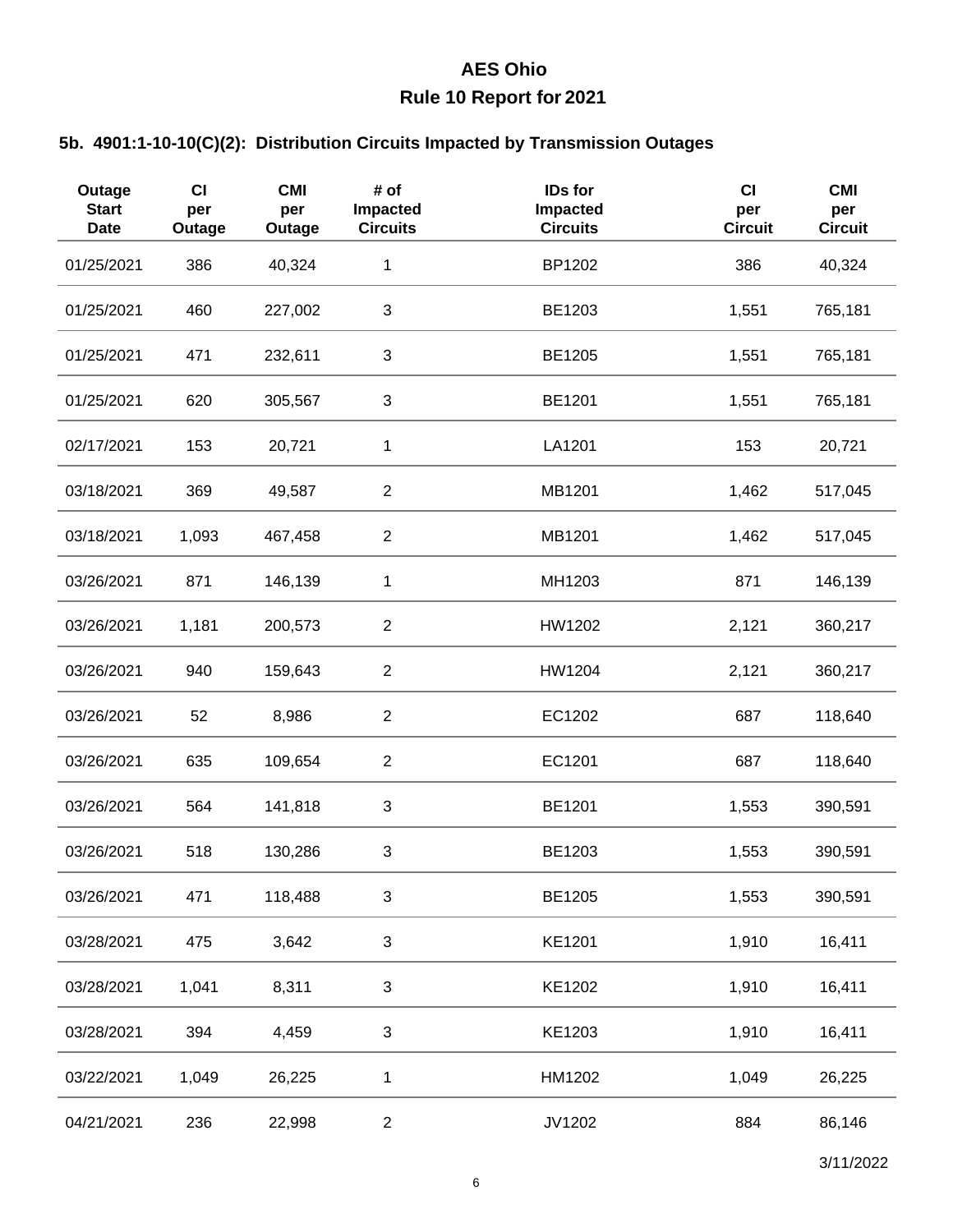#### **5b. 4901:1-10-10(C)(2): Distribution Circuits Impacted by Transmission Outages**

| Outage<br><b>Start</b><br><b>Date</b> | <b>CI</b><br>per<br>Outage | <b>CMI</b><br>per<br>Outage | # of<br>Impacted<br><b>Circuits</b> | IDs for<br>Impacted<br><b>Circuits</b> | CI<br>per<br><b>Circuit</b> | <b>CMI</b><br>per<br><b>Circuit</b> |
|---------------------------------------|----------------------------|-----------------------------|-------------------------------------|----------------------------------------|-----------------------------|-------------------------------------|
| 04/21/2021                            | 648                        | 63,148                      | $\sqrt{2}$                          | HD1204                                 | 884                         | 86,146                              |
| 04/25/2021                            | 394                        | 2,495                       | 1                                   | KE1203                                 | 394                         | 2,495                               |
| 05/16/2021                            | 904                        | 25,297                      | $\overline{2}$                      | MJ1204                                 | 1,146                       | 32,081                              |
| 05/16/2021                            | 242                        | 6,784                       | $\overline{c}$                      | MJ1206                                 | 1,146                       | 32,081                              |
| 06/18/2021                            | 53                         | 49,237                      | $\,6$                               | KG1201                                 | 2,098                       | 369,481                             |
| 06/18/2021                            | 261                        | 36,018                      | 6                                   | KG1203                                 | 2,098                       | 369,481                             |
| 06/18/2021                            | 934                        | 73,786                      | $\,6$                               | LC1201                                 | 2,098                       | 369,481                             |
| 06/18/2021                            | 630                        | 101,430                     | 6                                   | KG1201                                 | 2,098                       | 369,481                             |
| 06/18/2021                            | 110                        | 93,610                      | 6                                   | KG1201                                 | 2,098                       | 369,481                             |
| 06/18/2021                            | 110                        | 15,400                      | 6                                   | KG1201                                 | 2,098                       | 369,481                             |
| 06/18/2021                            | 1,187                      | 137,494                     | $\sqrt{2}$                          | HW1202                                 | 2,127                       | 246,378                             |
| 06/18/2021                            | 940                        | 108,883                     | $\overline{2}$                      | HW1204                                 | 2,127                       | 246,378                             |
| 06/19/2021                            | 920                        | 104,175                     | 4                                   | GF1201                                 | 4,112                       | 1,576,958                           |
| 06/19/2021                            | 1,805                      | 836,136                     | 4                                   | GF1202                                 | 4,112                       | 1,576,958                           |
| 06/19/2021                            | 1,035                      | 473,236                     | 4                                   | GF1203                                 | 4,112                       | 1,576,958                           |
| 06/19/2021                            | 352                        | 163,410                     | $\overline{\mathbf{4}}$             | GF1204                                 | 4,112                       | 1,576,958                           |
| 06/19/2021                            | 696                        | 321,714                     | $\overline{2}$                      | <b>HK1208</b>                          | 1,373                       | 634,646                             |
| 06/19/2021                            | 677                        | 312,932                     | $\overline{2}$                      | HK1202                                 | 1,373                       | 634,646                             |
| 06/19/2021                            | 866                        | 250,620                     | 3                                   | HW1202                                 | 2,127                       | 829,924                             |
| 06/19/2021                            | 940                        | 431,836                     | 3                                   | HW1204                                 | 2,127                       | 829,924                             |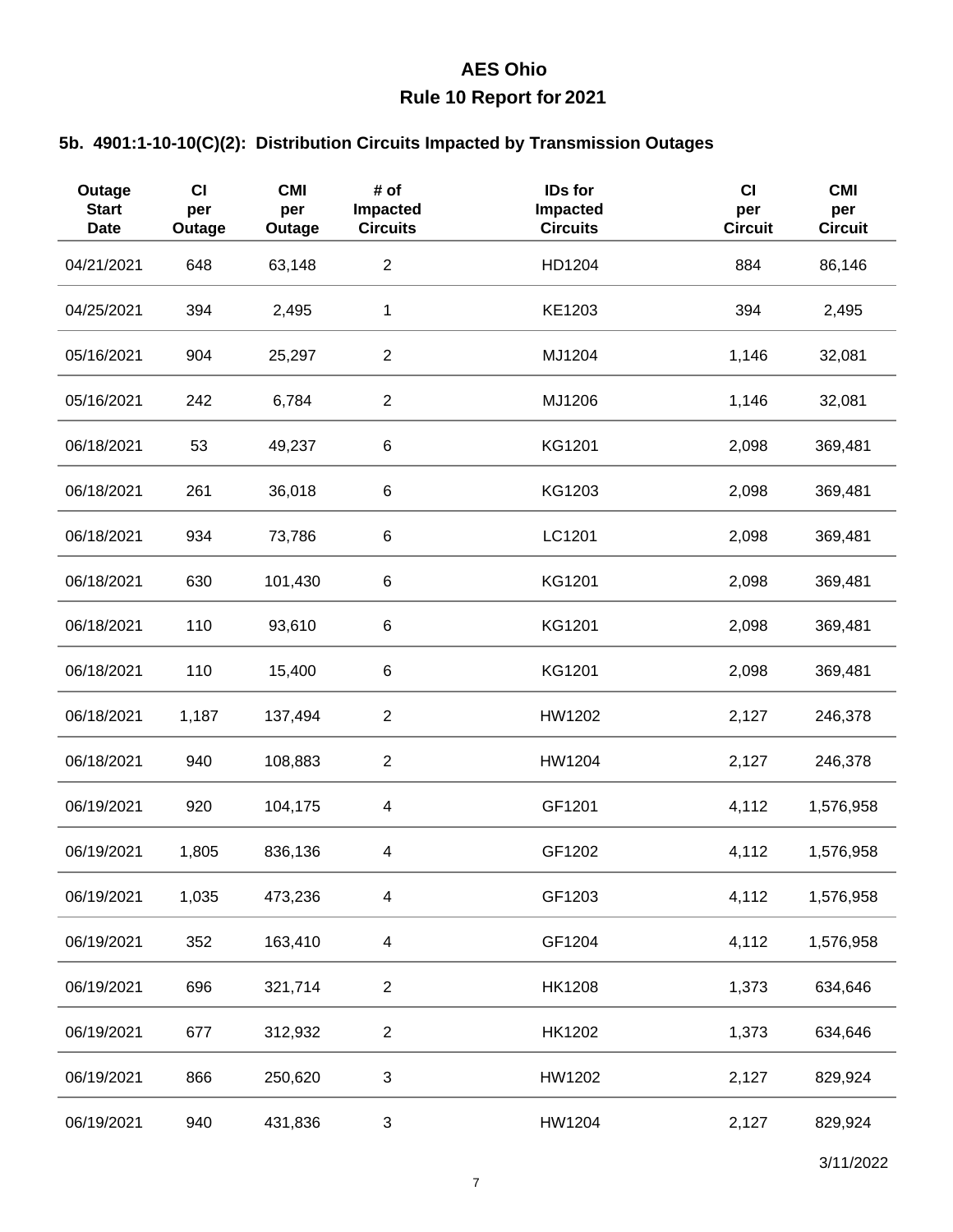#### **5b. 4901:1-10-10(C)(2): Distribution Circuits Impacted by Transmission Outages**

| Outage<br><b>Start</b><br><b>Date</b> | CI<br>per<br>Outage | <b>CMI</b><br>per<br>Outage | # of<br>Impacted<br><b>Circuits</b> | <b>IDs for</b><br>Impacted<br><b>Circuits</b> | CI<br>per<br><b>Circuit</b> | <b>CMI</b><br>per<br><b>Circuit</b> |
|---------------------------------------|---------------------|-----------------------------|-------------------------------------|-----------------------------------------------|-----------------------------|-------------------------------------|
| 06/19/2021                            | 321                 | 147,467                     | $\ensuremath{\mathsf{3}}$           | HW1202                                        | 2,127                       | 829,924                             |
| 06/25/2021                            | 1,187               | 103,586                     | $\overline{2}$                      | HW1202                                        | 2,127                       | 185,616                             |
| 06/25/2021                            | 940                 | 82,031                      | $\overline{2}$                      | HW1204                                        | 2,127                       | 185,616                             |
| 06/25/2021                            | 920                 | 39,805                      | $\overline{\mathbf{4}}$             | GF1201                                        | 4,115                       | 178,042                             |
| 06/25/2021                            | 1,805               | 78,096                      | $\overline{\mathbf{4}}$             | GF1202                                        | 4,115                       | 178,042                             |
| 06/25/2021                            | 1,037               | 44,868                      | $\overline{\mathbf{4}}$             | GF1203                                        | 4,115                       | 178,042                             |
| 06/25/2021                            | 353                 | 15,273                      | $\overline{\mathbf{4}}$             | GF1204                                        | 4,115                       | 178,042                             |
| 06/25/2021                            | 696                 | 41,946                      | $\overline{c}$                      | <b>HK1208</b>                                 | 1,373                       | 82,746                              |
| 06/25/2021                            | 677                 | 40,801                      | $\overline{c}$                      | HK1202                                        | 1,373                       | 82,746                              |
| 07/25/2021                            | 1,293               | 398,287                     | $\overline{\mathbf{4}}$             | GG1202                                        | 5,560                       | 1,052,683                           |
| 07/25/2021                            | 1,151               | 348,791                     | $\overline{\mathbf{4}}$             | GS1204                                        | 5,560                       | 1,052,683                           |
| 07/25/2021                            | 2,209               | 58,870                      | $\overline{\mathbf{4}}$             | GH1201                                        | 5,560                       | 1,052,683                           |
| 07/25/2021                            | 907                 | 246,734                     | $\overline{\mathbf{4}}$             | GG1204                                        | 5,560                       | 1,052,683                           |
| 07/28/2021                            | 875                 | 60,404                      | 5                                   | MG1203                                        | 5,403                       | 343,485                             |
| 07/28/2021                            | 1,563               | 107,899                     | 5                                   | MG1205                                        | 5,403                       | 343,485                             |
| 07/28/2021                            | 35                  | 2,068                       | $\sqrt{5}$                          | MK1206                                        | 5,403                       | 343,485                             |
| 07/28/2021                            | 1,209               | 71,432                      | 5                                   | MK1202                                        | 5,403                       | 343,485                             |
| 07/28/2021                            | 1,721               | 101,682                     | 5                                   | MK1204                                        | 5,403                       | 343,485                             |
| 08/07/2021                            | 1,018               | 54,599                      | 5                                   | AM1206                                        | 2,832                       | 183,211                             |
| 08/07/2021                            | 58                  | 4,806                       | 5                                   | AM1215                                        | 2,832                       | 183,211                             |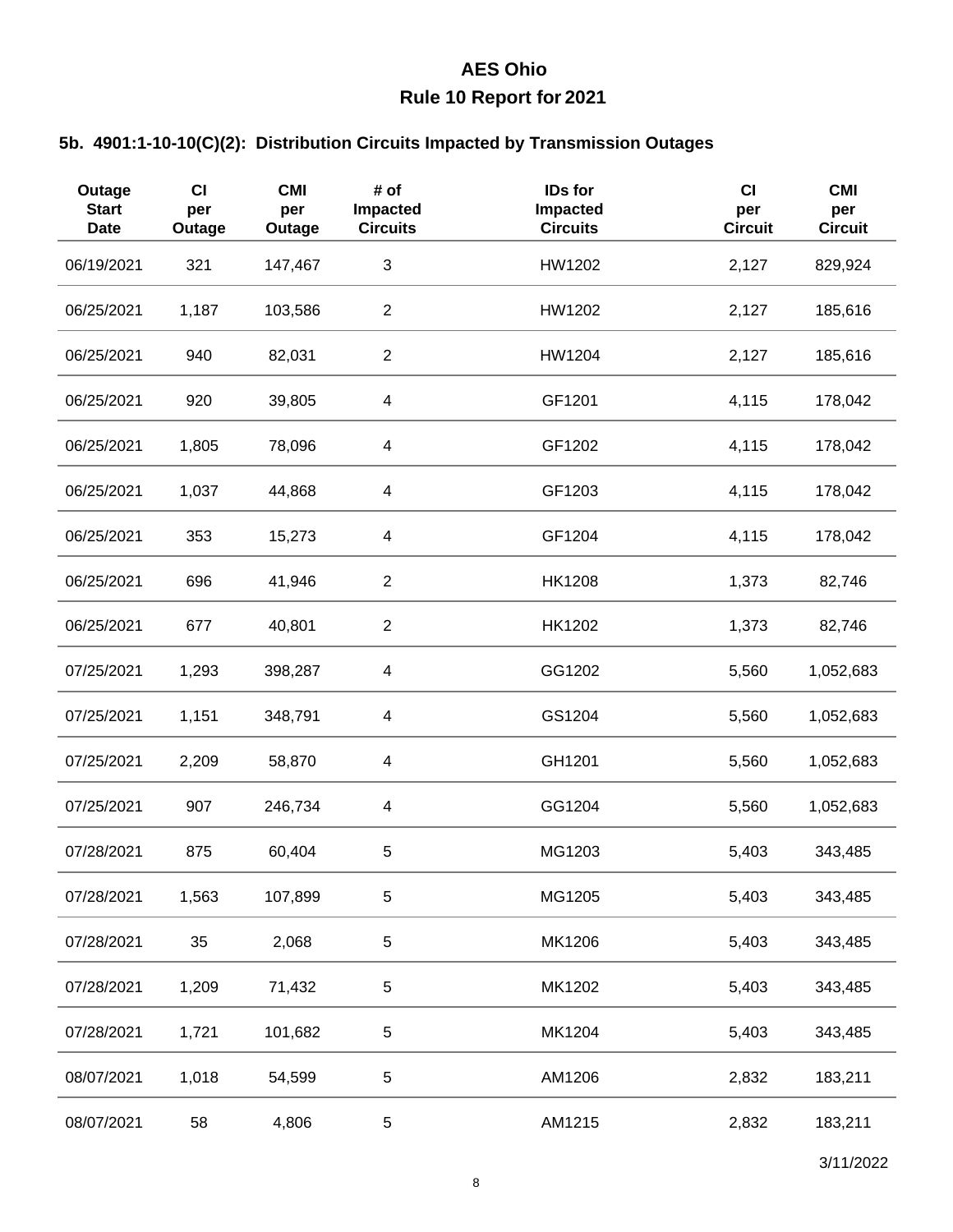### **5b. 4901:1-10-10(C)(2): Distribution Circuits Impacted by Transmission Outages**

| Outage<br><b>Start</b><br><b>Date</b> | <b>CI</b><br>per<br>Outage | <b>CMI</b><br>per<br>Outage | # of<br>Impacted<br><b>Circuits</b> | <b>IDs for</b><br>Impacted<br><b>Circuits</b> | <b>CI</b><br>per<br><b>Circuit</b> | <b>CMI</b><br>per<br><b>Circuit</b> |
|---------------------------------------|----------------------------|-----------------------------|-------------------------------------|-----------------------------------------------|------------------------------------|-------------------------------------|
| 08/07/2021                            | 1,135                      | 51,794                      | 5                                   | AM1202                                        | 2,832                              | 183,211                             |
| 08/07/2021                            | 198                        | 20,519                      | 5                                   | AM1215                                        | 2,832                              | 183,211                             |
| 08/07/2021                            | 423                        | 51,493                      | 5                                   | AM1215                                        | 2,832                              | 183,211                             |
| 08/27/2021                            | 94                         | 28,225                      | 1                                   | ED1202                                        | 94                                 | 28,225                              |
| 09/18/2021                            | 1,507                      | 136,032                     | 1                                   | <b>DS1204</b>                                 | 1,507                              | 136,032                             |
| 12/28/2021                            | 1,461                      | 200,985                     | 4                                   | MB1201                                        | 1,461                              | 200,985                             |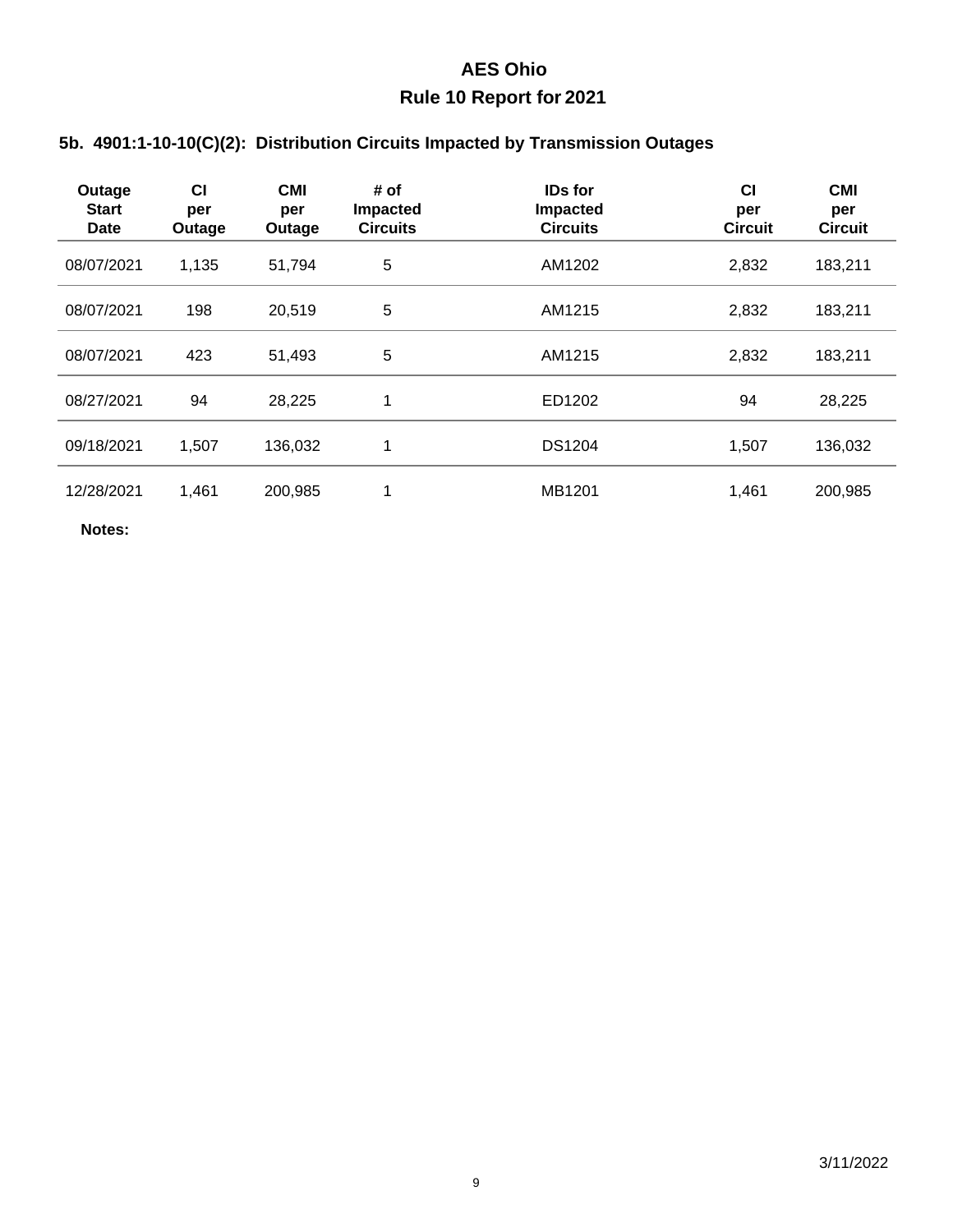### **5c. 4901:1-10-10(C)(2): Index values during transmission outages**

| Outage start date | <b>CAIDI during outage</b> | <b>SAIFI during outage</b> |
|-------------------|----------------------------|----------------------------|
| 01/25/2021        | 104.4666                   | 0.0007                     |
| 01/25/2021        | 493.3466                   | 0.0027                     |
| 02/17/2021        | 135.4333                   | 0.0003                     |
| 03/18/2021        | 353.6562                   | 0.0025                     |
| 03/22/2021        | 25.0000                    | 0.0018                     |
| 03/26/2021        | 251.5076                   | 0.0027                     |
| 03/26/2021        | 172.6921                   | 0.0012                     |
| 03/26/2021        | 167.7834                   | 0.0015                     |
| 03/26/2021        | 169.8333                   | 0.0036                     |
| 03/28/2021        | 8.5922                     | 0.0033                     |
| 04/21/2021        | 97.4500                    | 0.0015                     |
| 04/25/2021        | 6.3332                     | 0.0007                     |
| 05/16/2021        | 27.9939                    | 0.0020                     |
| 06/18/2021        | 176.1111                   | 0.0036                     |
| 06/18/2021        | 115.8333                   | 0.0036                     |
| 06/19/2021        | 383.5013                   | 0.0070                     |
| 06/19/2021        | 462.2334                   | 0.0024                     |
| 06/19/2021        | 390.1851                   | 0.0036                     |
| 06/25/2021        | 43.2667                    | 0.0070                     |
| 06/25/2021        | 87.2667                    | 0.0036                     |
| 06/25/2021        | 60.2666                    | 0.0024                     |
| 07/25/2021        | 189.3314                   | 0.0095                     |
| 07/28/2021        | 63.5731                    | 0.0093                     |
| 08/07/2021        | 64.6933                    | 0.0048                     |
| 08/27/2021        | 300.2670                   | 0.0002                     |
| 09/18/2021        | 90.2667                    | 0.0026                     |
| 12/28/2021        | 137.5667                   | 0.0025                     |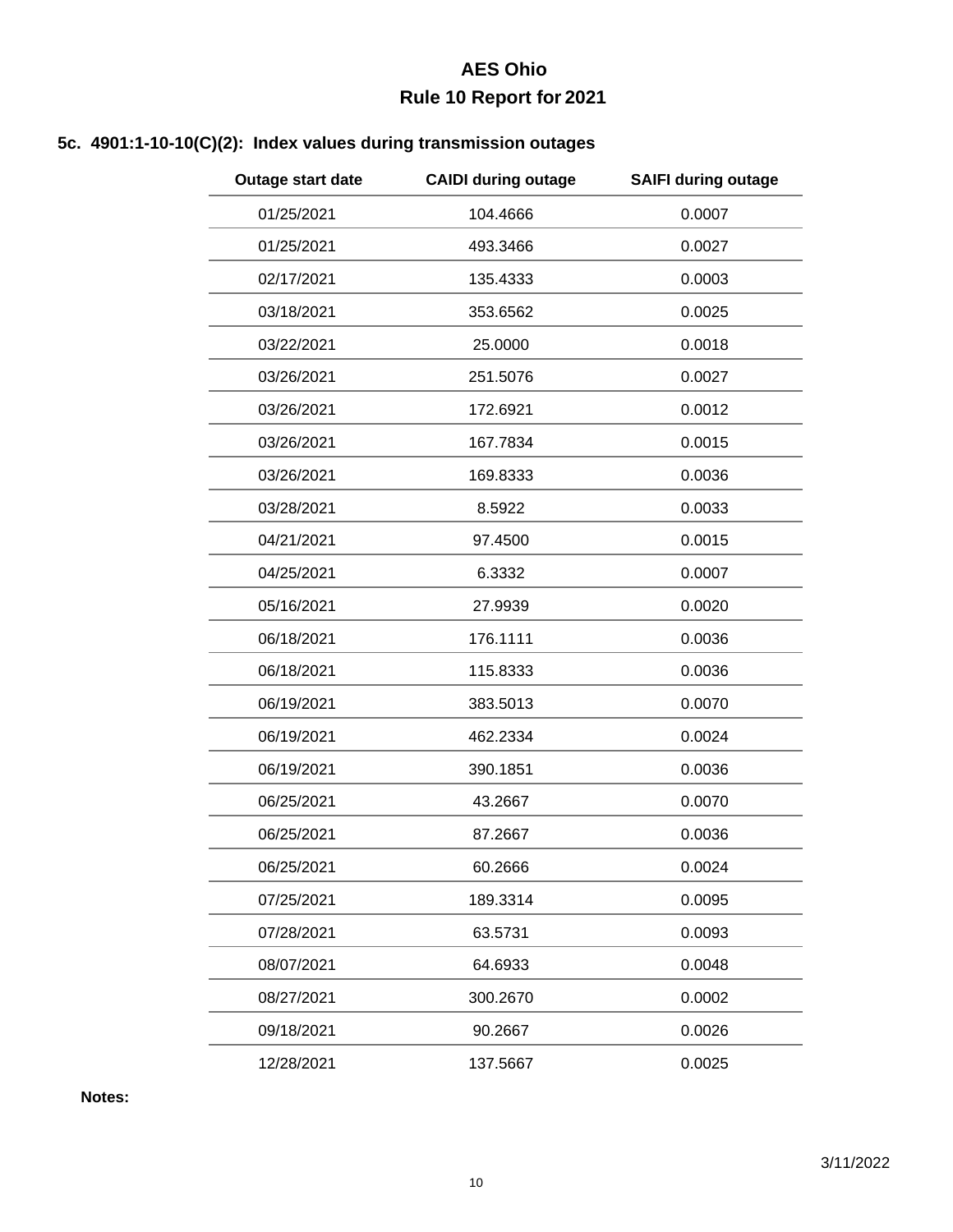#### **6a. 4901:1-10-10(C)(3)(a): Data excluding major events and transmission outages**

| $\sum_{i=1}^{n}$                 |                  | -ອ~                          | <b>Customers Minutes</b> |
|----------------------------------|------------------|------------------------------|--------------------------|
| <b>Outage Cause</b>              | <b>Events</b>    | <b>Customers Interrupted</b> | Interrupted              |
| Animal/Bird                      | 2,384            | 26,921                       | 2,524,495                |
| Blast/Explosion/Fire             | $\sqrt{3}$       | 13                           | 5,724                    |
| Equipment/Hardware Failure       | 1,721            | 102,901                      | 14,883,723               |
| <b>Forced Outage</b>             | 384              | 53,727                       | 3,905,198                |
| <b>Galloping Conductors</b>      | $\mathbf{1}$     | 28                           | 5,857                    |
| <b>High Winds</b>                | 283              | 11,256                       | 3,316,177                |
| Ice/Sleet/Snow                   | 12               | 1,305                        | 272,519                  |
| Lightning                        | 700              | 22,863                       | 4,633,936                |
| Other                            | 61               | 12,381                       | 1,028,538                |
| <b>Other Electric Utility</b>    | $\mathbf{1}$     | 392                          | 47,053                   |
| Overload                         | $\boldsymbol{9}$ | 115                          | 4,196                    |
| Personnel Error                  | 32               | 5,631                        | 117,062                  |
| Scheduled/Planned Outage         | 2,224            | 32,473                       | 2,947,938                |
| <b>Transmission Trouble</b>      | $\,0\,$          | $\boldsymbol{0}$             | $\,0\,$                  |
| Tree Trimmers, Company           | 6                | 1,321                        | 299,664                  |
| Tree Trimmers, Customer          | 50               | 1,789                        | 225,593                  |
| Trees Inside ROW                 | 162              | 15,249                       | 2,665,004                |
| Trees Out of ROW                 | 822              | 46,397                       | 6,731,726                |
| UG Const./Dig-Ins                | 126              | 5,218                        | 882,969                  |
| <b>Undesired Relay Operation</b> | $\mathbf{1}$     | 1,741                        | 9,198                    |
| Unknown                          | 1,050            | 28,722                       | 3,011,538                |
| Vandalism                        | 42               | 4,555                        | 235,257                  |
| Vehicle Accident                 | 340              | 59,182                       | 8,481,840                |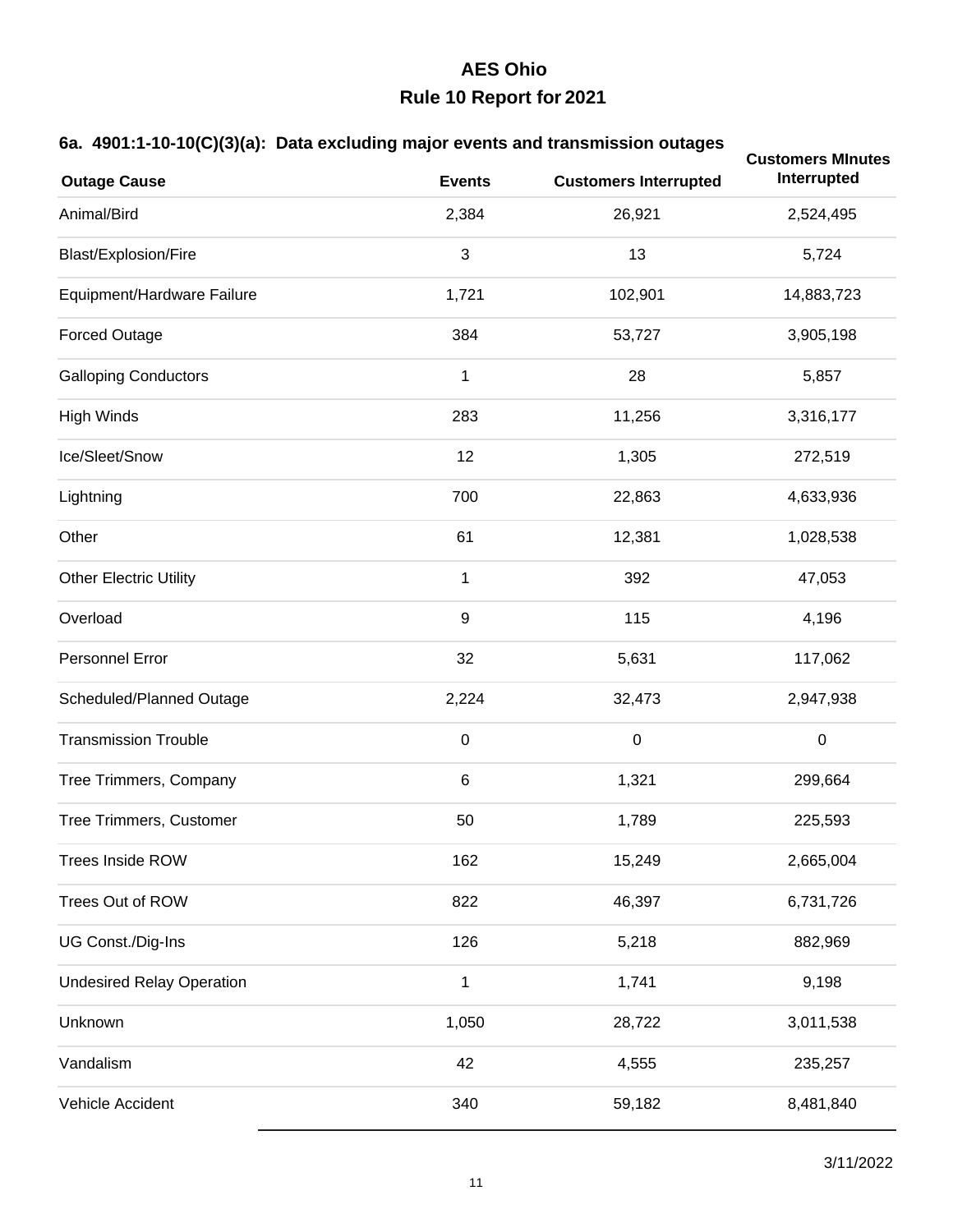|                     | 6a. 4901:1-10-10(C)(3)(a): Data excluding major events and transmission outages |               |                              |                                         |
|---------------------|---------------------------------------------------------------------------------|---------------|------------------------------|-----------------------------------------|
| <b>Outage Cause</b> |                                                                                 | <b>Events</b> | <b>Customers Interrupted</b> | <b>Customers Minutes</b><br>Interrupted |
|                     | Totals:                                                                         | 10.414        | 434.180                      | 56,235,204                              |
| Notes:              |                                                                                 |               |                              |                                         |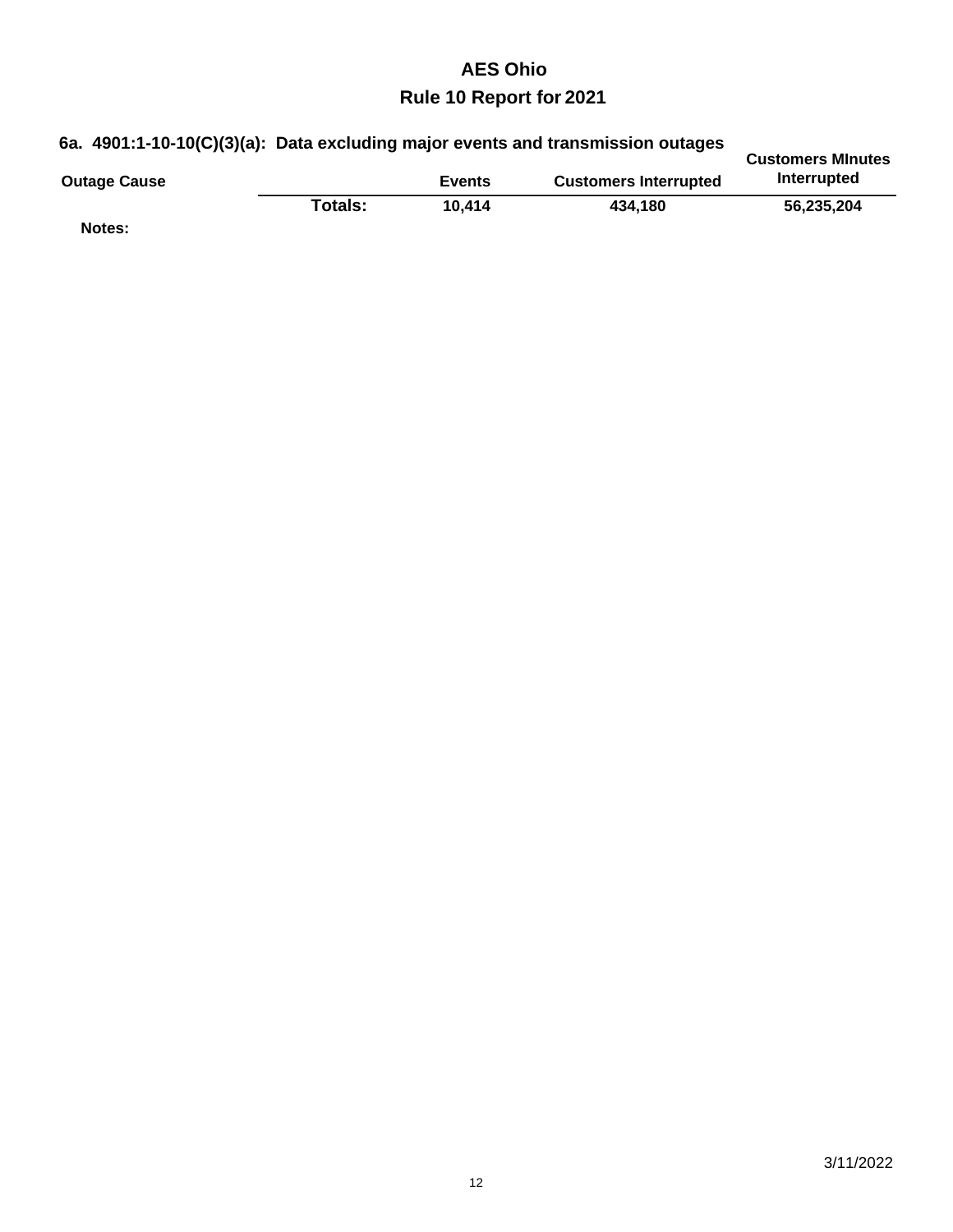#### **6b. 4901:1-10-10(C)(3)(b): Data for major events only**

| $-1 - 1 - 1 - 1$<br><b>Outage Cause</b> | <b>Events</b>  | <b>Customers Interrupted</b> | <b>Customers Minutes</b><br>Interrupted |
|-----------------------------------------|----------------|------------------------------|-----------------------------------------|
| Animal/Bird                             | 28             | 241                          | 36,318                                  |
| Blast/Explosion/Fire                    | $\pmb{0}$      | $\boldsymbol{0}$             | $\pmb{0}$                               |
| Equipment/Hardware Failure              | 90             | 16,710                       | 4,547,346                               |
| <b>Forced Outage</b>                    | 12             | 2,461                        | 286,990                                 |
| <b>Galloping Conductors</b>             | $\mathbf 0$    | $\mathbf 0$                  | $\mathbf 0$                             |
| <b>High Winds</b>                       | 601            | 43,403                       | 20,218,205                              |
| Ice/Sleet/Snow                          | $\mathbf 0$    | $\boldsymbol{0}$             | $\pmb{0}$                               |
| Lightning                               | 176            | 7,333                        | 4,154,724                               |
| Other                                   | 10             | 2,365                        | 612,339                                 |
| <b>Other Electric Utility</b>           | $\mathbf 0$    | $\boldsymbol{0}$             | $\pmb{0}$                               |
| Overload                                | $\mathbf{1}$   | 284                          | 12,188                                  |
| Personnel Error                         | 1              | 699                          | 4,008                                   |
| Scheduled/Planned Outage                | 23             | 630                          | 28,415                                  |
| <b>Transmission Trouble</b>             | $\mathbf 0$    | $\boldsymbol{0}$             | $\,0\,$                                 |
| Tree Trimmers, Company                  | $\mathbf{1}$   | 5                            | 7,338                                   |
| Tree Trimmers, Customer                 | $\mathbf 0$    | $\boldsymbol{0}$             | $\,0\,$                                 |
| Trees Inside ROW                        | 67             | 3,682                        | 4,902,502                               |
| Trees Out of ROW                        | 192            | 25,078                       | 7,334,777                               |
| UG Const./Dig-Ins                       | $\mathbf 5$    | 32                           | 15,723                                  |
| <b>Undesired Relay Operation</b>        | $\mathbf 0$    | $\mathbf 0$                  | $\pmb{0}$                               |
| Unknown                                 | 35             | 4,692                        | 769,940                                 |
| Vandalism                               | $\overline{2}$ | $\overline{2}$               | 349                                     |
| Vehicle Accident                        | $\,6$          | 145                          | 42,048                                  |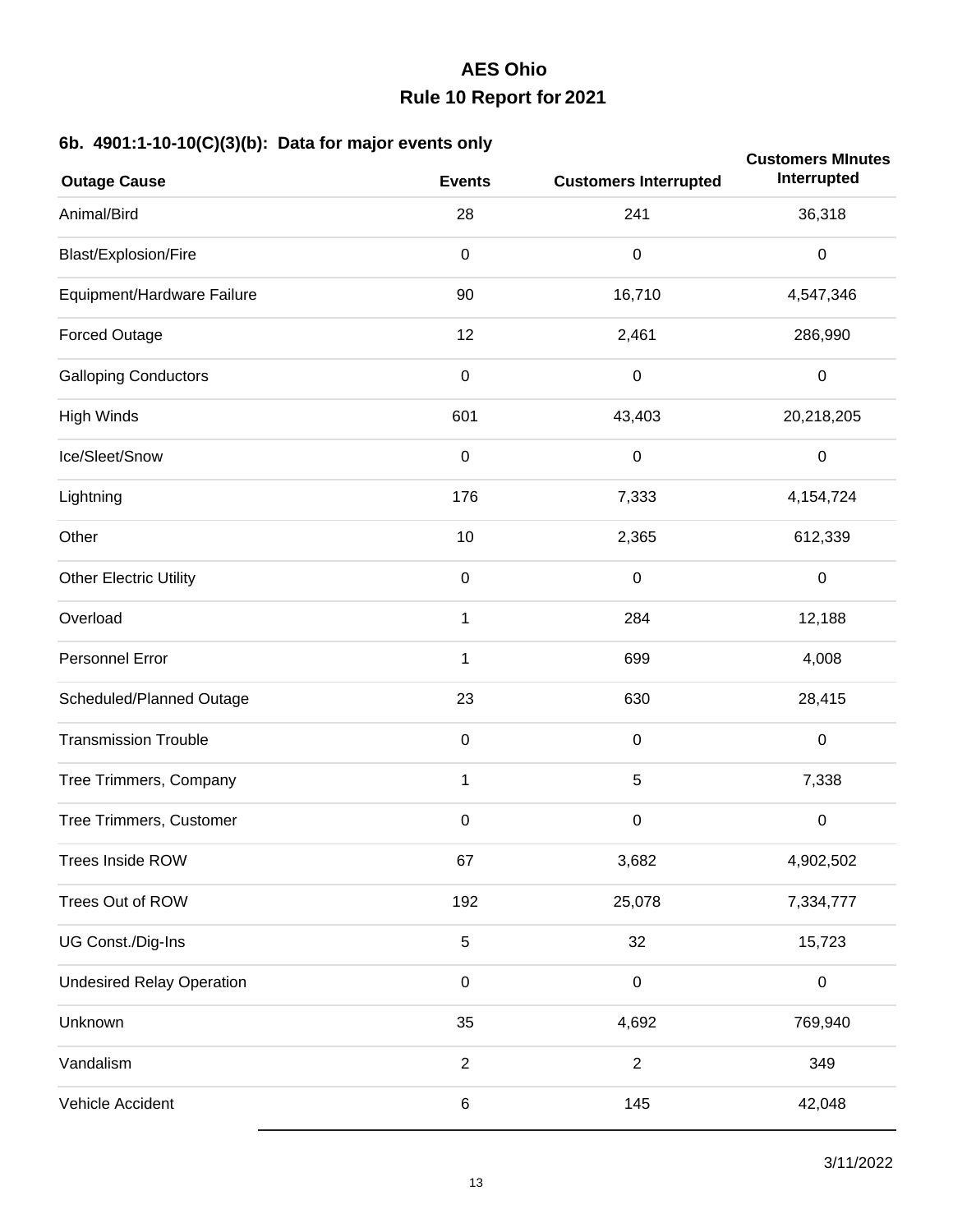|  |  | 6b. 4901:1-10-10(C)(3)(b): Data for major events only |  |
|--|--|-------------------------------------------------------|--|
|--|--|-------------------------------------------------------|--|

| 00. 4301.1°TU IU(G)(3)(D). Data IUI Majur Events Only |         |               |                              | <b>Customers Minutes</b> |
|-------------------------------------------------------|---------|---------------|------------------------------|--------------------------|
| <b>Outage Cause</b>                                   |         | <b>Events</b> | <b>Customers Interrupted</b> | Interrupted              |
|                                                       | Totals: | 1.250         | 107.762                      | 42.973.210               |
| Notes:                                                |         |               |                              |                          |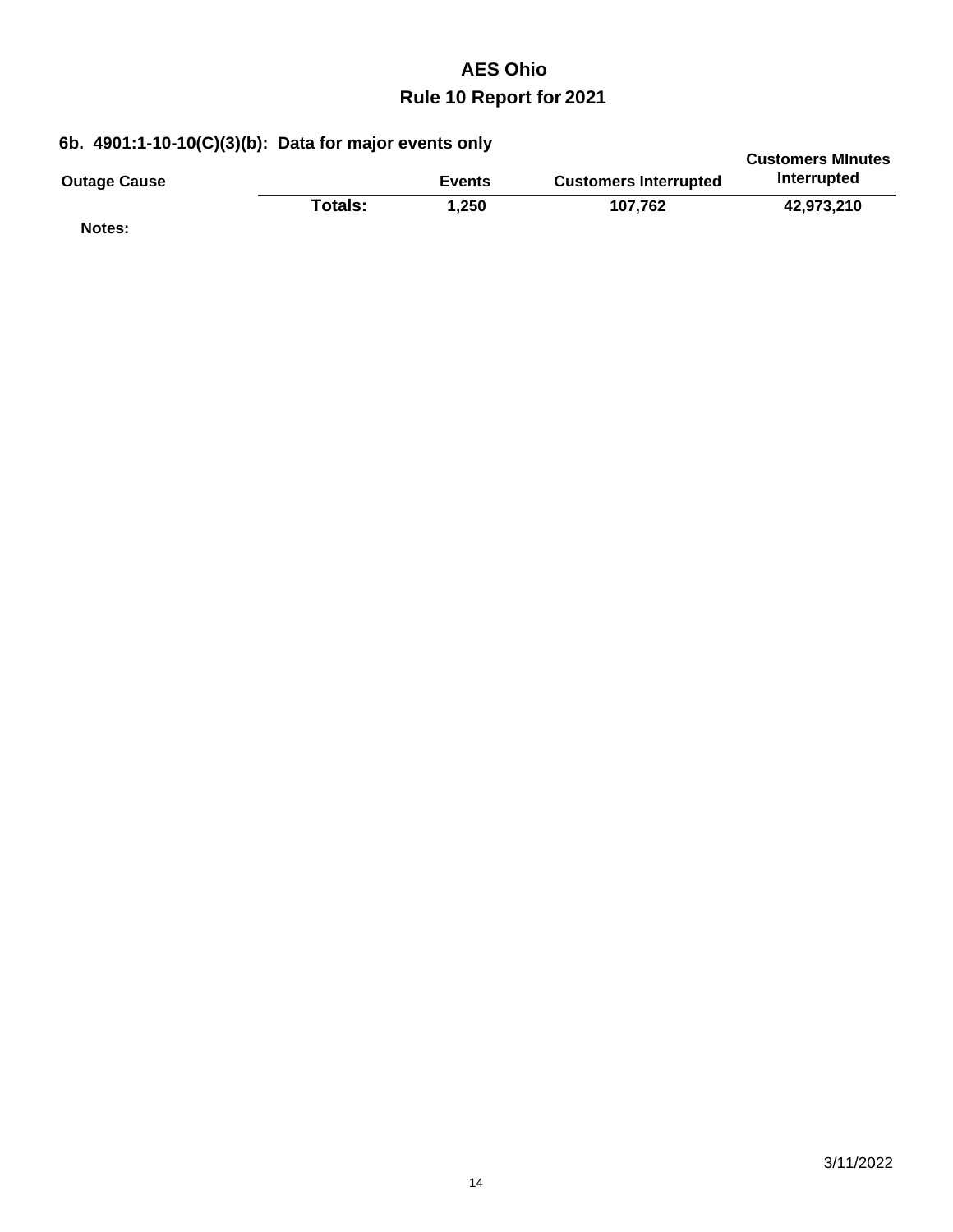### **6c. 4901:1-10-10(C)(3)(c): Data for transmission outages only**

| $\cdots$ $\cdots$ $\cdots$ $\cdots$ $\cdots$<br><b>Outage Cause</b> | <b>Events</b>           | <b>Customers Interrupted</b> | <b>Customers Minutes</b><br>Interrupted |
|---------------------------------------------------------------------|-------------------------|------------------------------|-----------------------------------------|
| Animal/Bird                                                         | $\pmb{0}$               | $\mathbf 0$                  | $\pmb{0}$                               |
| Blast/Explosion/Fire                                                | $\pmb{0}$               | $\boldsymbol{0}$             | $\boldsymbol{0}$                        |
| Equipment/Hardware Failure                                          | $\,6$                   | 5,411                        | 760,330                                 |
| <b>Forced Outage</b>                                                | $\mathbf 0$             | $\boldsymbol{0}$             | $\pmb{0}$                               |
| <b>Galloping Conductors</b>                                         | $\sqrt{2}$              | 1,937                        | 805,505                                 |
| <b>High Winds</b>                                                   | $\,6$                   | 9,457                        | 1,631,445                               |
| Ice/Sleet/Snow                                                      | $\mathbf 0$             | $\boldsymbol{0}$             | $\pmb{0}$                               |
| Lightning                                                           | $\mathbf{1}$            | 5,560                        | 1,052,683                               |
| Other                                                               | $\mathbf{1}$            | 4,115                        | 178,042                                 |
| <b>Other Electric Utility</b>                                       | $\mathbf 0$             | $\boldsymbol{0}$             | $\pmb{0}$                               |
| Overload                                                            | $\mathbf 0$             | $\mathbf 0$                  | $\pmb{0}$                               |
| Personnel Error                                                     | $\pmb{0}$               | $\mathbf 0$                  | $\pmb{0}$                               |
| Scheduled/Planned Outage                                            | 3                       | 3,188                        | 105,052                                 |
| <b>Transmission Trouble</b>                                         | $\overline{\mathbf{4}}$ | 7,705                        | 1,730,528                               |
| Tree Trimmers, Company                                              | $\mathbf{1}$            | 2,127                        | 185,616                                 |
| Tree Trimmers, Customer                                             | $\mathbf 0$             | $\boldsymbol{0}$             | $\pmb{0}$                               |
| <b>Trees Inside ROW</b>                                             | $\pmb{0}$               | 0                            | 0                                       |
| Trees Out of ROW                                                    | $\sqrt{2}$              | 9,515                        | 1,920,443                               |
| UG Const./Dig-Ins                                                   | $\mathbf 0$             | $\mathbf 0$                  | $\pmb{0}$                               |
| <b>Undesired Relay Operation</b>                                    | $\mathbf 0$             | $\boldsymbol{0}$             | $\pmb{0}$                               |
| Unknown                                                             | $\mathbf 0$             | $\mathbf 0$                  | $\pmb{0}$                               |
| Vandalism                                                           | $\mathbf 0$             | $\boldsymbol{0}$             | $\pmb{0}$                               |
| Vehicle Accident                                                    | 1                       | 1,461                        | 200,985                                 |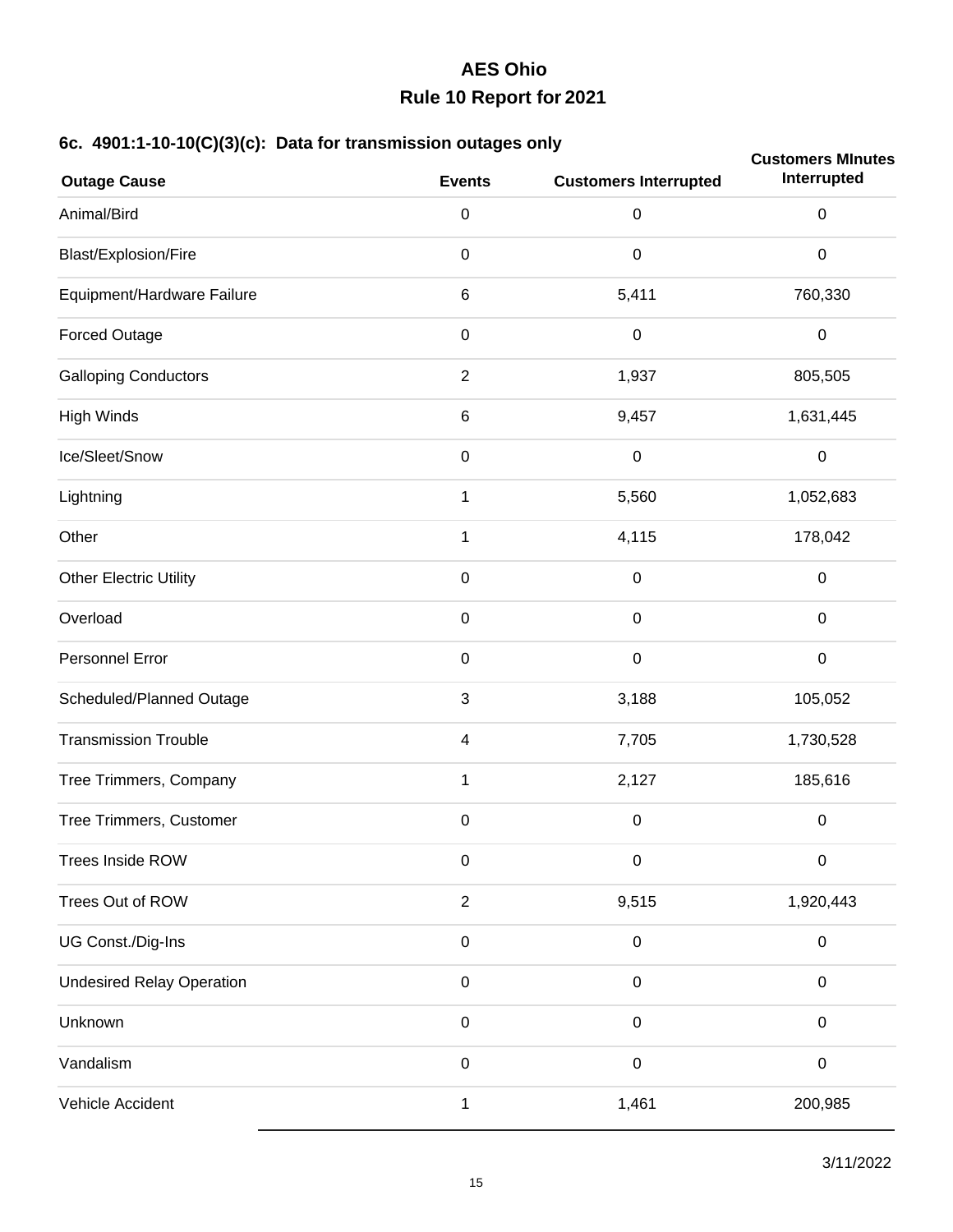| 6c. 4901:1-10-10(C)(3)(c): Data for transmission outages only |         |               |                              | <b>Customers Minutes</b> |
|---------------------------------------------------------------|---------|---------------|------------------------------|--------------------------|
| <b>Outage Cause</b>                                           |         | <b>Events</b> | <b>Customers Interrupted</b> | Interrupted              |
| Notes:                                                        | Totals: | 27            | 50.476                       | 8.570.628                |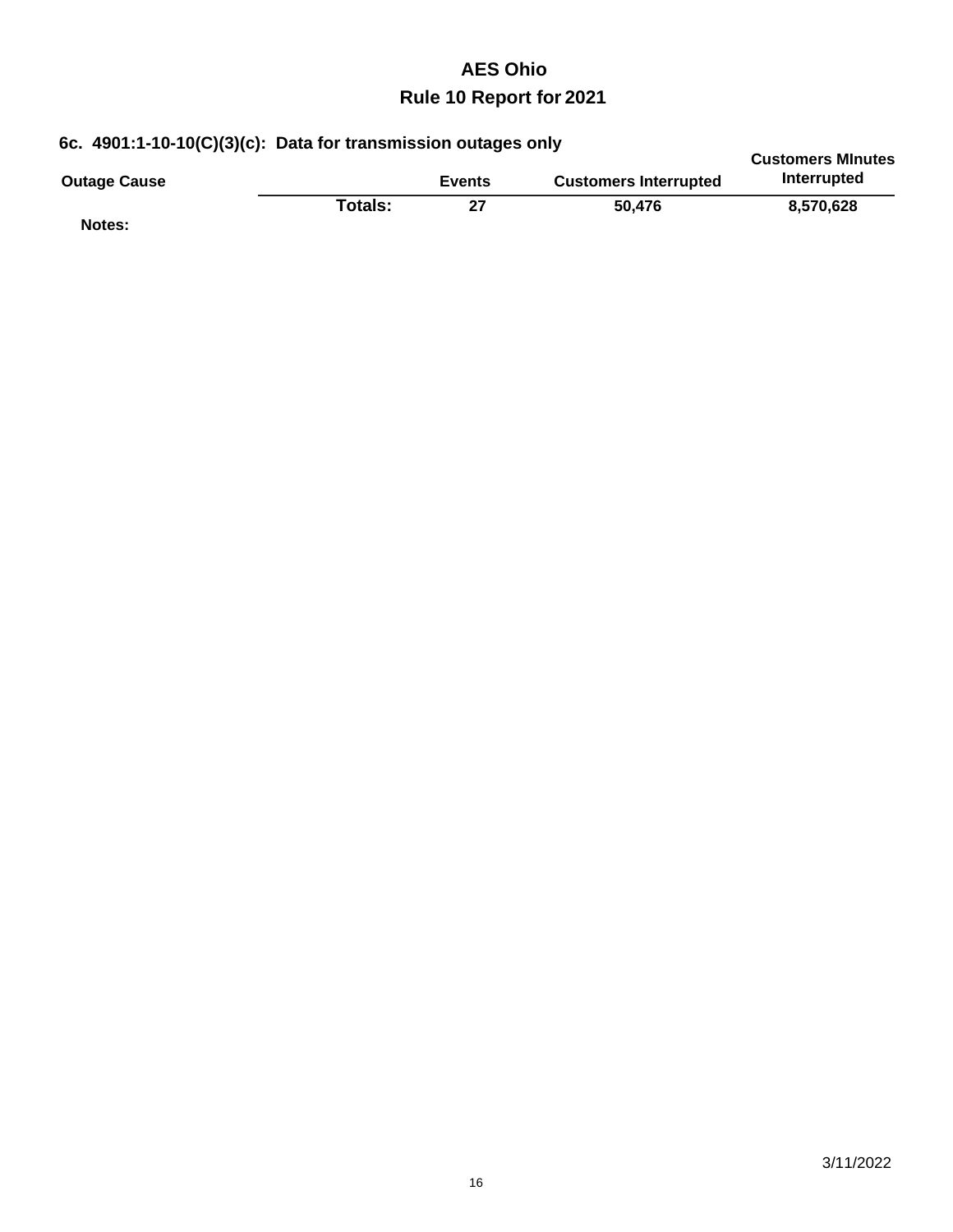### **7. 4901:1-10-10(C)(4): Momentary Interruptions**

658 Total Number =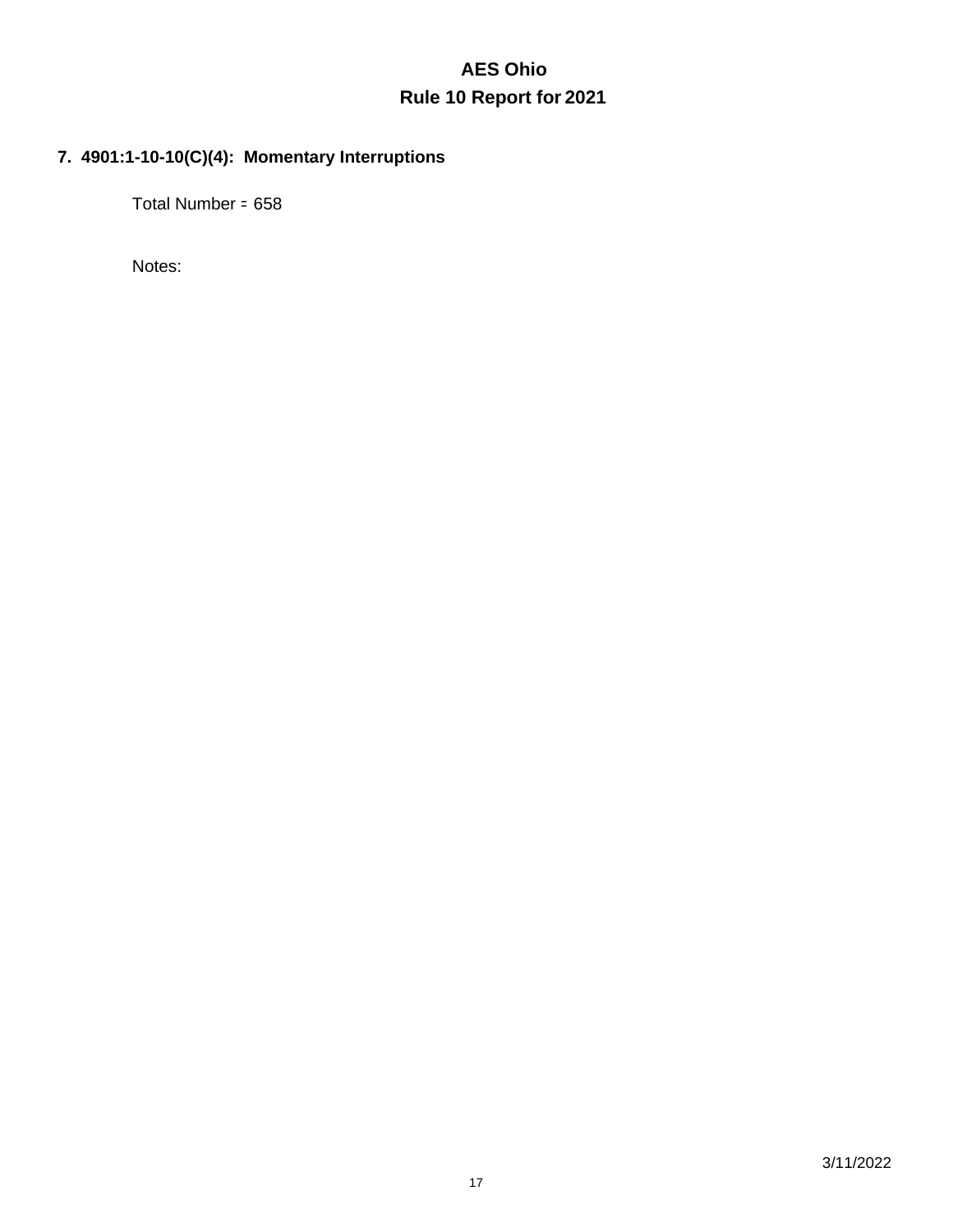**Pursuant to 4901:1-10-10(D), AES Ohio submits the following Action Plan:**

#### **Background**

AES Ohio has been unsuccessful in meeting its Customer Average Interruption Duration Index ("CAIDI") performance standard for a third consecutive year (2021). AES Ohio and PUCO Staff met on June 29, 2021, to discuss some of the drivers of this CAIDI performance and collectively agreed on a path forward. This path included the necessity of filing and securing a more timely and representative CAIDI standard in addition to the specific Action Items mentioned below. These Action Items directly correlate with the 2020 Revised Noncompliance Action Plan that AES Ohio submitted in July 2021, after considering feedback from PUCO staff in response to the Company's initial Action Plan submitted in March, 2021, together with our Rule 10 filing.

Ohio Admin. Code 4901:1-10-10(D) requires that an electric utility file an action plan with the Commission if the annual performance of an electric utility does not meet the electric utility's performance standard for any index. Accordingly, AES Ohio hereby submits the following Action Plan to address AES Ohio's failure to meet its 2021 annual CAIDI standard. The Company's Action Plan includes the following items:

- 1. Vegetation Management
	- a. Program focused on out of right-of-way trees with annual financial commitment
	- b. Vegetation Management Data Analytics
- 2. System Hardening
	- a. Updated pole standard
	- b. Acceleration of Reclosers
	- c. Continued proactive cutout program
	- d. Continued proactive underground primary program.

#### **Action Plan**

On October 21, 2021, AES Ohio filed an application to establish new reliability standards in case number 21-0956-EL-ESS. This case is ongoing with a procedural schedule established.

The Company is committed to maintaining reliability. For example, AES Ohio has changed response time related operations, is making additional commitments regarding tree trimming, is strengthening the infrastructure in the field making it more resilient to damage, and will continue to take a proactive approach to replacing cutouts and underground primary cable.

#### 1. Vegetation Management

As part of AES Ohio's Revised Action Plan that was submitted in July of 2021, AES Ohio committed to allocating funds from the current vegetation management budget to address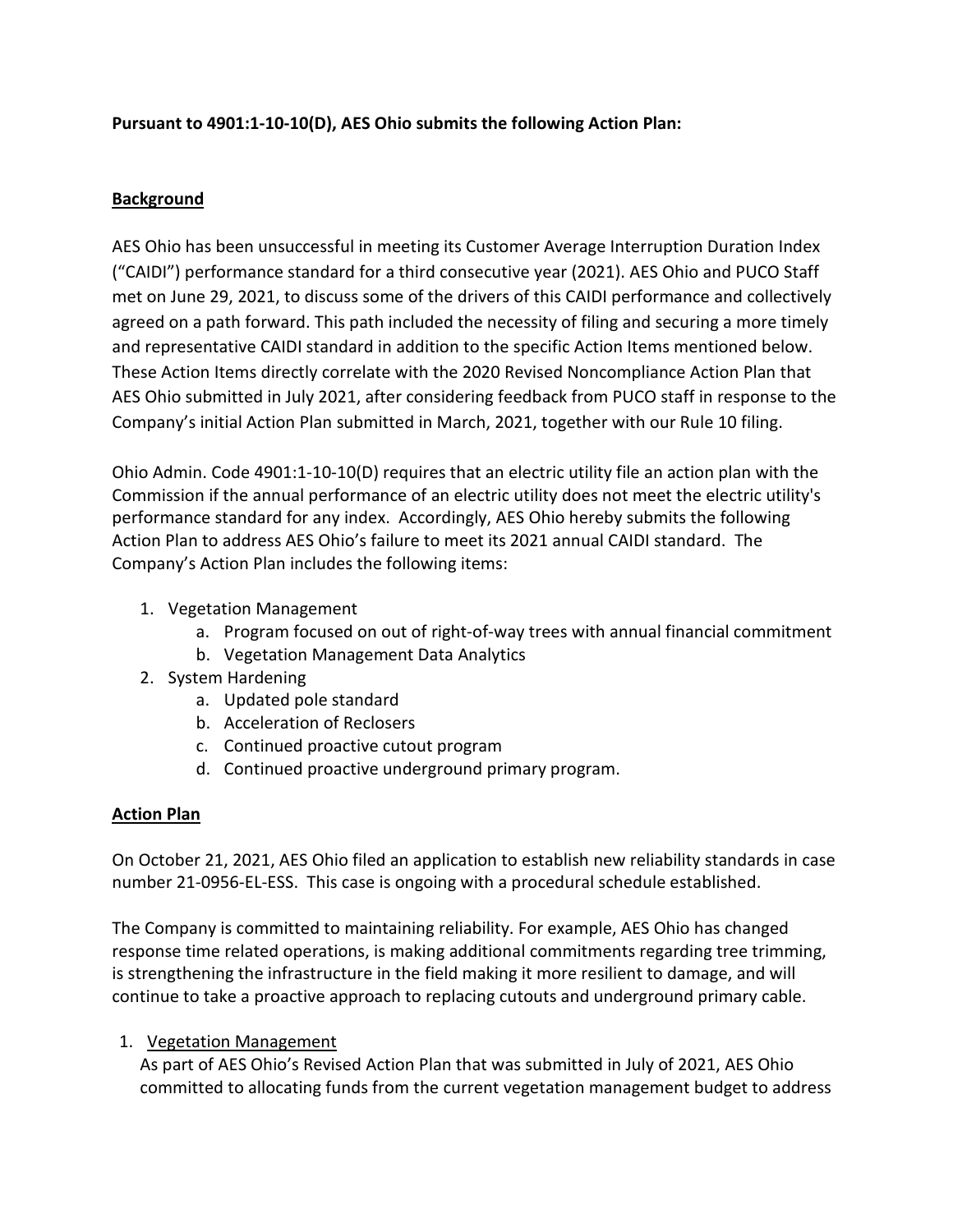trees out of right-of-way. Specifically, \$500,000 annually for 4 years, for a total of \$2,000,000, would be dedicated to identifying danger trees, prioritizing their removal based on tree risk assessment and out of ROW danger trees based upon their comparable risk. Beginning in the late summer of 2021, AES Ohio implemented this action item by identifying and addressing danger trees on those circuits that were currently being trimmed and those that were in the planning phase. This action was taken on 31 circuits. In addition, due to reliability concerns, action was taken on an additional 4 circuits. As a result, AES Ohio spent \$183,000 on the removal of danger trees. As part of this Action Plan, AES Ohio commits to the continuation of this same action item for years 2022 through 2026. AES Ohio used best efforts upon making the \$500,000 annual spending commitment to complete as much out of right away trimming as possible in the remaining months of the year to reach that commitment in 2021. Obstacles to achieving \$500,000 in trimming during the roughly 5 months that remained in 2021 included adequately identifying and evaluating trees from a risk perspective, securing property owner permission to mitigate the trees that AES Ohio had no legal right to address given that they existed outside of our established legal right of way and then ultimately completing the tree removals. Now that we have a "pipeline" of identified "risk" trees, and have been working on securing owner consents, we do not anticipate issues with achieving the \$500,000 spending commitment in 2022.

Additionally, AES Ohio commits to the continued development of a more robust data analytics model to increase data driven and predictive trim decisions. These actions will improve the Company's long-term response time as we expect fewer whole-tree outages caused by dead ash trees.

Finally, AES Ohio is currently in a base rate case proceeding which is pending before the Commission and we are seeking a material increase in vegetation management funds so as to enable us to address these out of right-of-way tree hazards driving our failure to meet our CAIDI target.

#### 2. System Hardening

As part of this Action Plan, AES Ohio commits to modifying its pole replacement process such that stronger poles will be installed to reduce the severity of storm outages. Specifically, the Company will no longer install Class 4 poles and instead will install Class 1 and 2 poles. Additionally, AES Ohio commits to continuing its proactive approach to replacing cutouts as well as underground primary cable.

AES Ohio commits to the acceleration of 5 circuits of recloser deployment in 2022. This is expected to improve customer experience by sectionalizing circuits automatically, reducing the number of customers who experience a sustained outage. Adding reclosers will reduce the frequency of customers experiencing an outage.